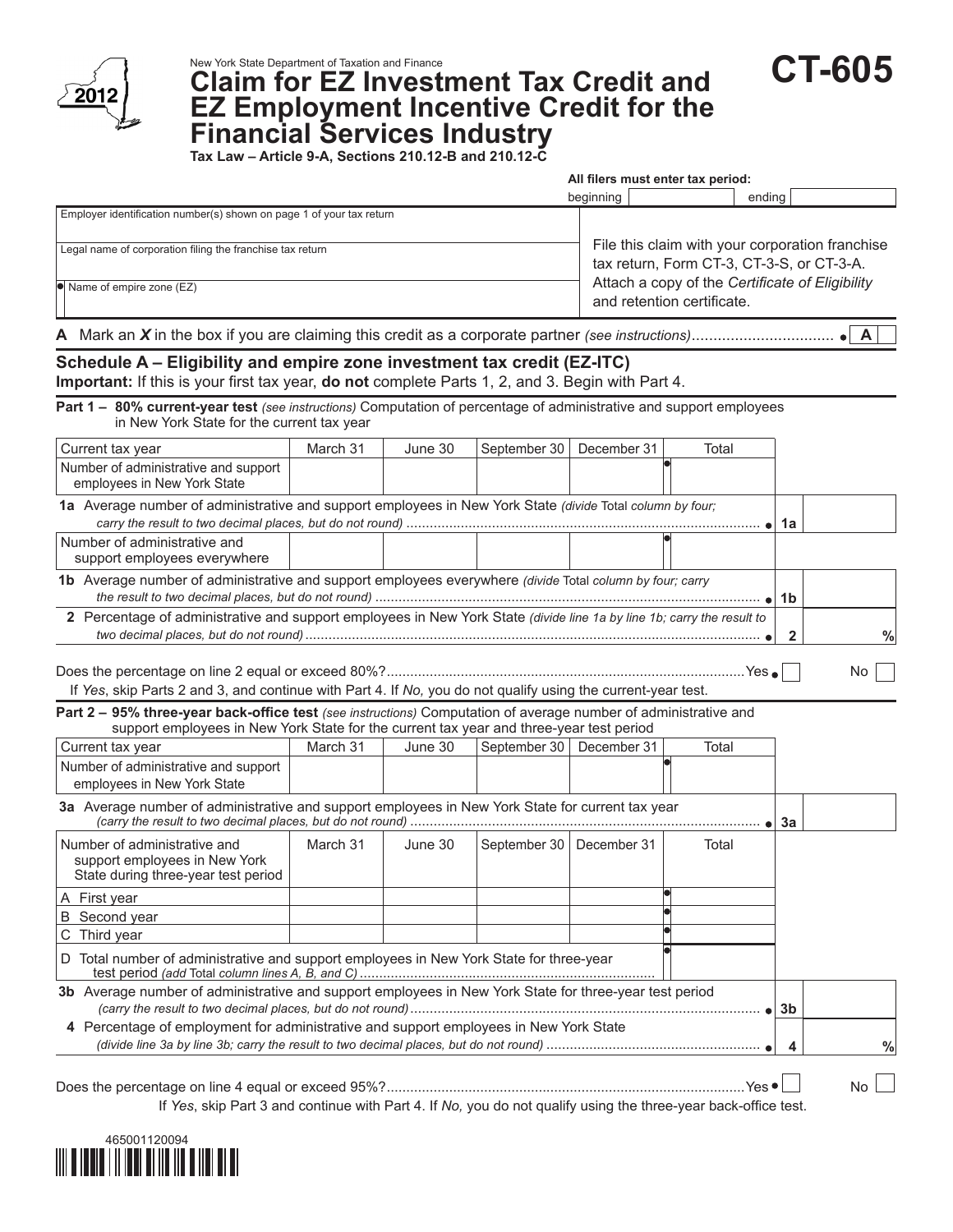| Part 3 - 90% end-of-year test (see instructions) Computation of percentage of employees in New York State for the current tax year<br>Current tax year | March 31 | June 30 | September 30 | December 31 | Total |    |   |
|--------------------------------------------------------------------------------------------------------------------------------------------------------|----------|---------|--------------|-------------|-------|----|---|
| Number of employees in<br>New York State                                                                                                               |          |         |              |             |       |    |   |
| 5a Average number of employees in New York State during the current tax year (divide Total column by four)                                             |          |         |              |             |       | 5a |   |
| 5b Number of employees in New York State on the last day of your first tax year in which you were subject to                                           |          |         |              |             |       |    |   |
|                                                                                                                                                        |          |         |              |             |       | -6 | % |
| If Yes, continue with Part 4. If No, you do not qualify using the 90% end-of-year test.                                                                |          |         |              |             |       |    |   |

| Property located in EZ on which EZ-ITC is claimed (attach additional sheets if necessary) |               |                |                       |                     |
|-------------------------------------------------------------------------------------------|---------------|----------------|-----------------------|---------------------|
| A                                                                                         | B             | C              | D                     | Е                   |
| Itemized description of property                                                          | Principal use | Date acquired  | Life (years)          | Cost or other basis |
|                                                                                           |               |                |                       |                     |
|                                                                                           |               |                |                       |                     |
|                                                                                           |               |                |                       |                     |
|                                                                                           |               |                |                       |                     |
|                                                                                           |               |                |                       |                     |
|                                                                                           |               |                |                       |                     |
|                                                                                           |               |                |                       |                     |
|                                                                                           |               |                |                       |                     |
|                                                                                           |               |                |                       |                     |
|                                                                                           |               |                |                       |                     |
|                                                                                           |               |                |                       |                     |
|                                                                                           |               |                |                       |                     |
|                                                                                           |               |                |                       |                     |
|                                                                                           |               |                |                       |                     |
|                                                                                           |               |                |                       |                     |
|                                                                                           |               |                |                       |                     |
|                                                                                           |               |                |                       |                     |
|                                                                                           |               |                |                       |                     |
|                                                                                           |               |                |                       |                     |
|                                                                                           |               |                |                       |                     |
|                                                                                           |               |                |                       |                     |
|                                                                                           |               |                |                       |                     |
|                                                                                           |               |                |                       |                     |
|                                                                                           |               |                |                       |                     |
|                                                                                           |               |                |                       |                     |
| 7a EZ-ITC for corporate franchise tax (add column E amounts and multiply by               |               | Column E total |                       |                     |
|                                                                                           |               |                | $\times 0.10 =$<br>7a |                     |
|                                                                                           |               | Column E total |                       |                     |
|                                                                                           |               |                | $\times 0.08 =  7b $  |                     |

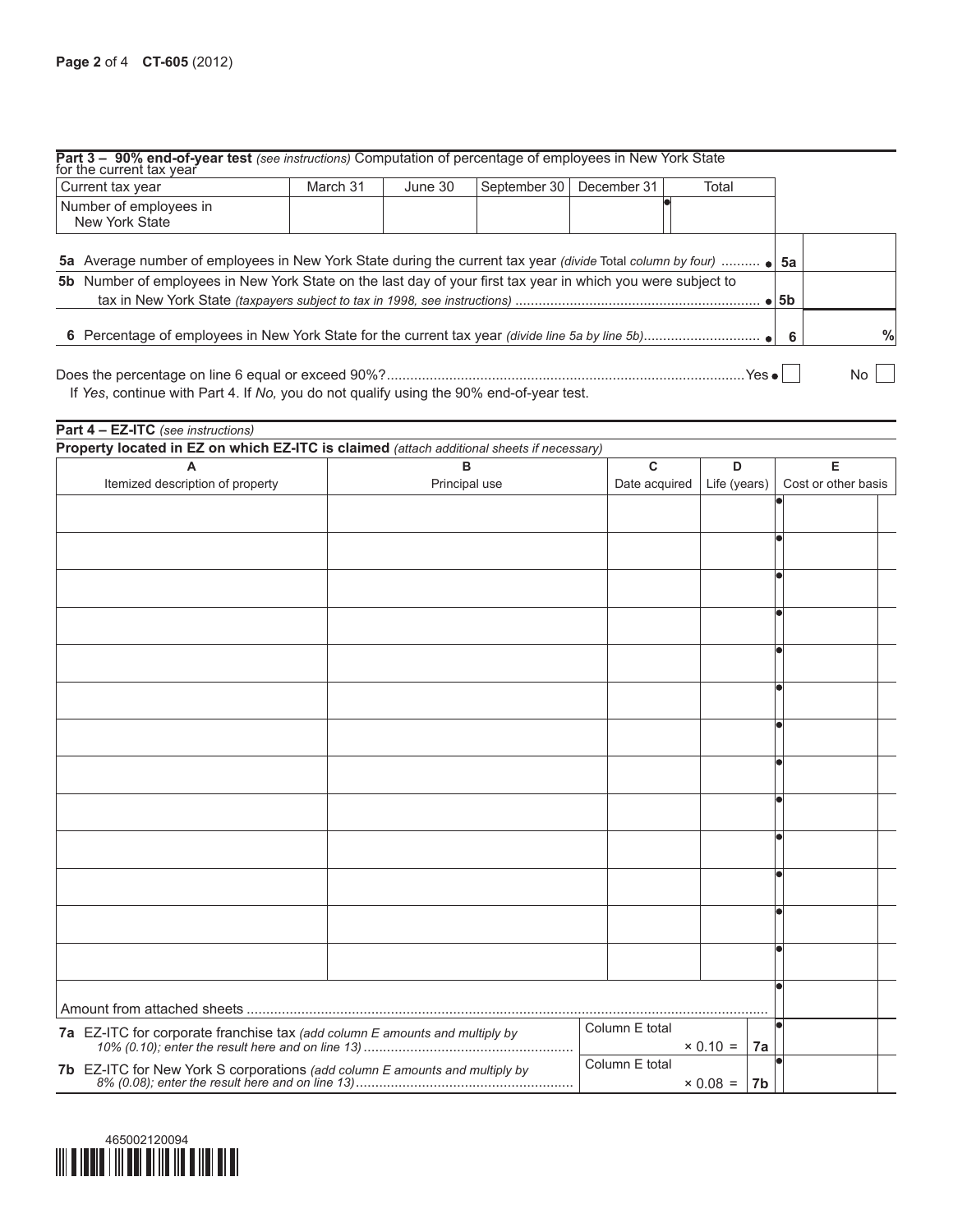## **Schedule B – EZ-EIC**

#### **Part 1 – Employment information required to determine eligibility for EZ-EIC** *(see instructions)*

|                                                                        | A    | в        | C       | D                          | Е | F                                     | G                             | н        |
|------------------------------------------------------------------------|------|----------|---------|----------------------------|---|---------------------------------------|-------------------------------|----------|
| A Information in conjunction with<br>Schedule B, Part 2, line a        | Year | March 31 | June 30 | September 30   December 31 |   | Total<br>columns<br>$(B+C+D+E)$       | Average<br>(see instructions) | Percent* |
| Number of employees in<br>EZ for current tax year                      |      |          |         |                            |   |                                       |                               |          |
| Number of employees in EZ<br>for employment base year                  |      |          |         |                            |   |                                       |                               |          |
| <b>B</b> Information in conjunction with<br>Schedule B, Part 2, line b | Year | March 31 | June 30 | September 30   December 31 |   | Total<br>columns<br>$(B+C+D+E)$       | Average<br>(see instructions) | Percent* |
| Number of employees in<br>EZ for current tax year                      |      |          |         |                            |   |                                       |                               |          |
| Number of employees in EZ<br>for employment base year                  |      |          |         |                            |   |                                       |                               |          |
| C Information in conjunction with<br>Schedule B, Part 2, line c        | Year | March 31 | June 30 | September 30   December 31 |   | Total<br>columns<br>$(B + C + D + E)$ | Average<br>(see instructions) | Percent* |
| Number of employees in<br>EZ for current tax year                      |      |          |         |                            |   |                                       |                               |          |
| Number of employees in EZ<br>for employment base year                  |      |          |         |                            |   |                                       |                               |          |

\* Divide the average number of employees in the current tax year by the average number of employees in base year (column G). Carry the result to two decimal places, but do not round.

#### **Part 2 – Computation of EZ-EIC** *(see instructions)*

|   | Tax year in which EZ-ITC<br>was allowed            | Amount of original EZ-ITC |   | EZ-EIC<br>(multiply column B by $30\%$ (.30)) |
|---|----------------------------------------------------|---------------------------|---|-----------------------------------------------|
| a |                                                    |                           |   |                                               |
|   |                                                    |                           |   |                                               |
|   |                                                    |                           |   |                                               |
|   | 8 Total – Enter column C total here and on line 18 |                           | o |                                               |

# **Schedule C – Computation of recapture of EZ-ITC and EZ-EIC** *(attach additional sheets if necessary; see instructions)*

|                         | в                |                                       | D                | Е                 |                                      | G                 |    |         | н                                   |  |                   |
|-------------------------|------------------|---------------------------------------|------------------|-------------------|--------------------------------------|-------------------|----|---------|-------------------------------------|--|-------------------|
| Description of property | Date<br>acquired | Date property<br>ceased to<br>qualify | Life<br>(months) | life<br>l(months) | Unused   Percentage <br>$(E \div D)$ | EZ-ITC<br>allowed |    |         | Recaptured EZ-ITC<br>$(F \times G)$ |  | Recaptured EZ-EIC |
|                         |                  |                                       |                  |                   |                                      |                   |    |         |                                     |  |                   |
|                         |                  |                                       |                  |                   |                                      |                   |    |         |                                     |  |                   |
|                         |                  |                                       |                  |                   |                                      |                   |    |         |                                     |  |                   |
|                         |                  |                                       |                  |                   |                                      |                   |    |         |                                     |  |                   |
|                         |                  |                                       |                  |                   |                                      |                   |    |         |                                     |  |                   |
|                         |                  |                                       |                  |                   |                                      |                   |    |         |                                     |  |                   |
|                         |                  |                                       |                  |                   |                                      |                   |    | 9       |                                     |  |                   |
|                         |                  |                                       |                  |                   |                                      |                   | 10 |         |                                     |  |                   |
|                         |                  |                                       |                  |                   |                                      |                   |    |         |                                     |  |                   |
|                         |                  |                                       |                  |                   |                                      |                   |    | $12 \,$ |                                     |  |                   |